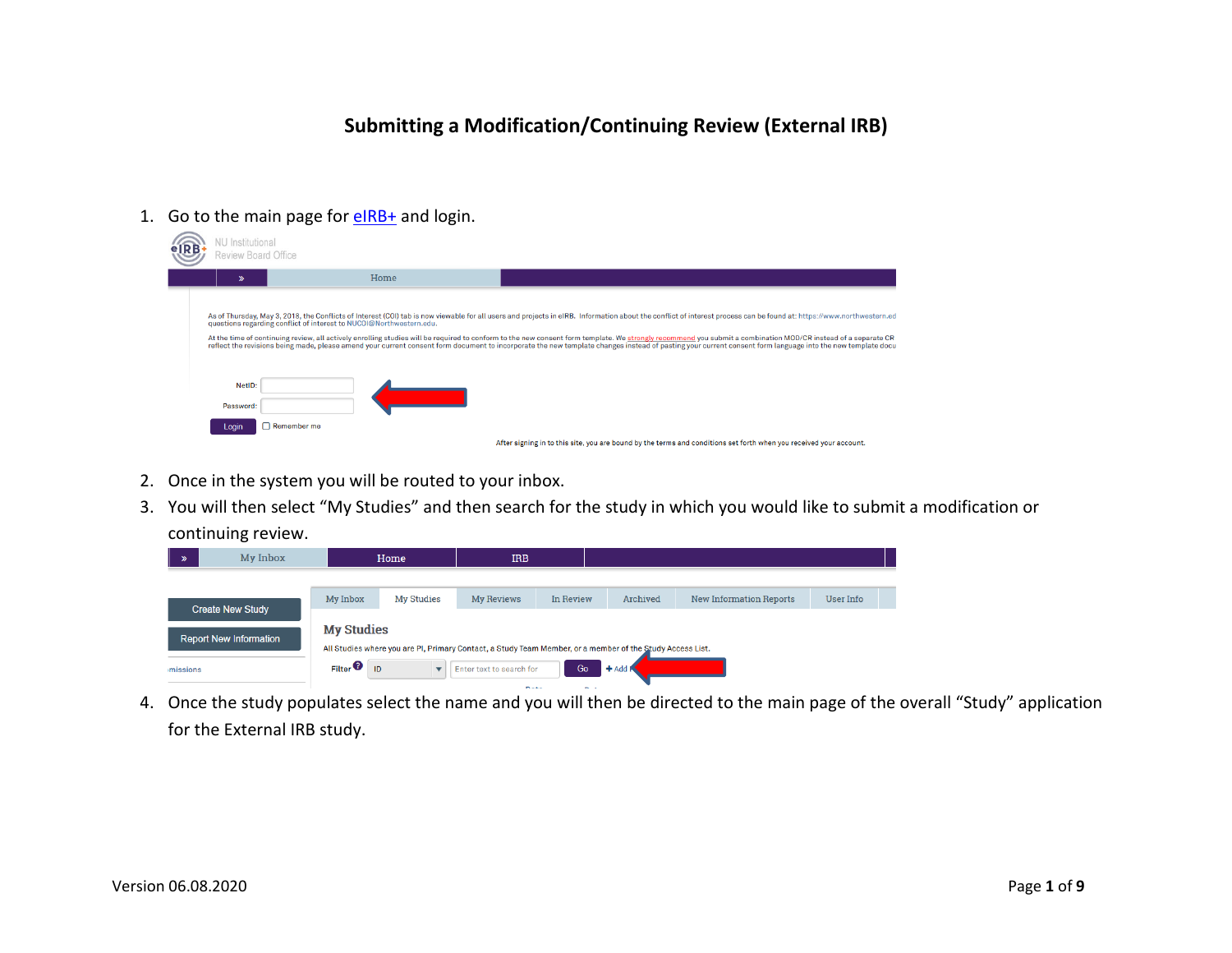| My Inbox                         | <b>My Studies</b>                                                                                         | <b>My Reviews</b>              | In Review           | Archived                 | <b>New Information Reports</b> | User Info                      |
|----------------------------------|-----------------------------------------------------------------------------------------------------------|--------------------------------|---------------------|--------------------------|--------------------------------|--------------------------------|
| <b>My Studies</b>                |                                                                                                           |                                |                     |                          |                                |                                |
|                                  | All Studies where you are PI, Primary Contact, a Study Team Member, or a member of the Study Access List. |                                |                     |                          |                                |                                |
| $Fitter$ <sup><sup>O</sup></sup> | Name<br>$\overline{\phantom{a}}$                                                                          | external                       | Go                  | + Add Filter x Clear All |                                |                                |
| ID                               | <b>Name</b>                                                                                               |                                | <b>Date Created</b> | ▲ Date Modified          | <b>State</b>                   | <b>Full Study Title</b>        |
| STU00206922                      |                                                                                                           | <b>External IRB Test Study</b> | 2/12/2018 3:24 PM   | 2/3                      | <b>External IRB</b>            | <b>External IRB Test Study</b> |
| 1 items                          |                                                                                                           |                                | page                | of 1                     |                                | 10<br>' page                   |

5. Once on the main page, you will then need to navigate to the "Site" record.



6. As you are redirected to the "Site" submission, on the left side of the page you will then select "Create Modification" on the left side of the page under "My Current Actions".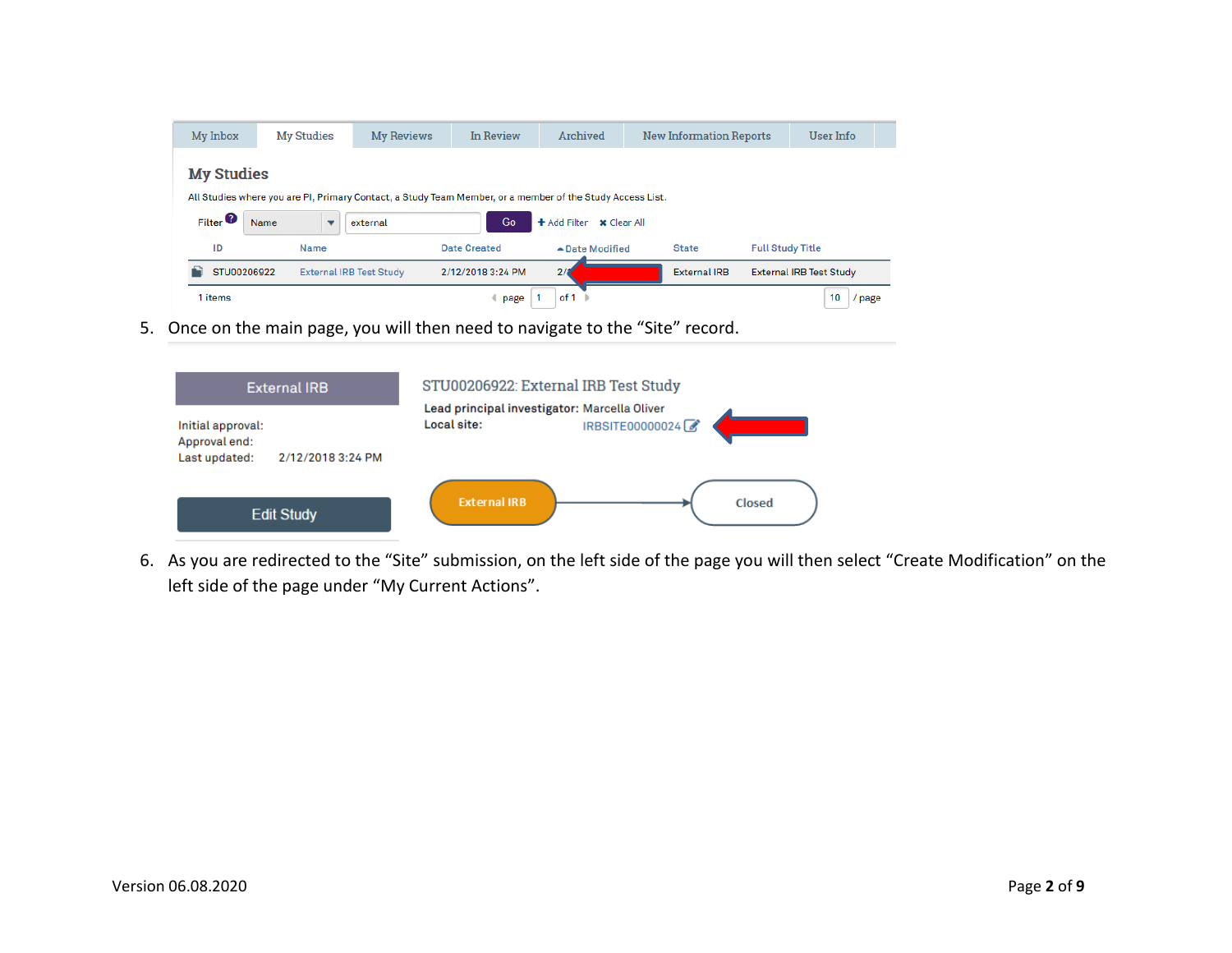### **My Current Actions**



- 7. You will then be routed to be "**Modification**" page of the submission and there will be **2** questions in which you will need to respond.
	- a. **Question 1:** What is the purpose of this submission? (**Please note the only option will be "modification**"). Once it is selected, the second question will appear.
	- b. **Question 2:** Modification scope in which you will select one or both options. (**Please note by selecting only "Study Team and Research Location Information", you will not have access to any other parts of the "Site" application)**.
		- i. Study team and research location information
		- ii. Other parts of the site
- 8. Once you have provided a response to all questions, select continue located at the top or bottom of the right side of the page.

Continue »

- 9. The next page of the application should be the "**Modification Information**" page, in which there are **3** questions.
	- a. **Question 1:** Study enrollment status in which you will need to select from the available options.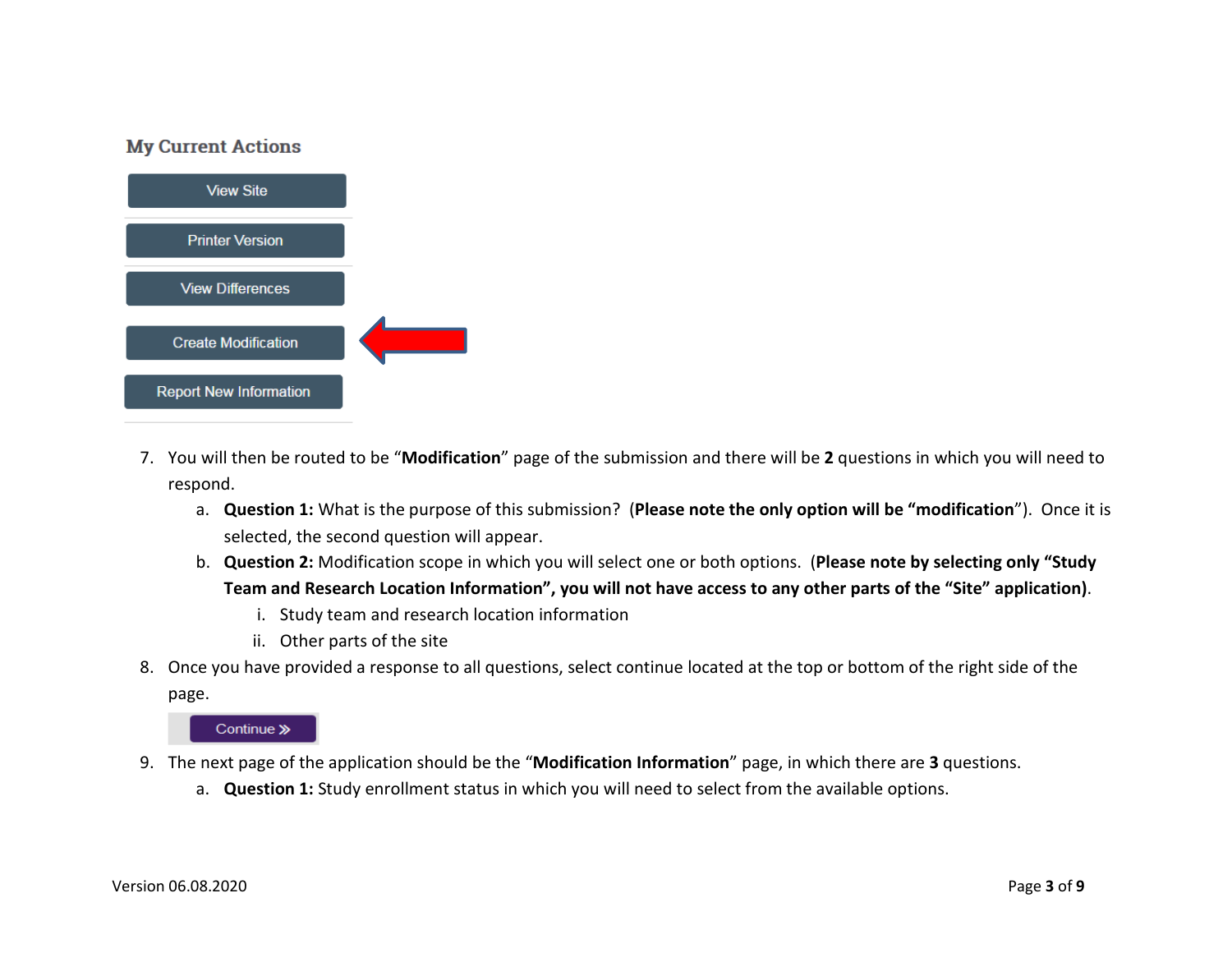#### 1. Study enrollment status:

- No subjects have been enrolled to date  $\Box$
- Subjects are currently enrolled
- Study is permanently closed to enrollment  $\Box$
- All subjects have completed all study-related interventions
- Collection of private identifiable information is complete ∩
- b. **Question 2:** Notification of subjects, this question is only required if the submission includes materials that will need to be provided to current or former participants.
	- 2. Notification of subjects: (check all that apply)
		- □ Current subjects will be notified of these changes
		- □ Former subjects will be notified of these changes
- c. **Question 3:** Provide a brief summary or rationale regarding the submission. (**For example: Request to add Kevin Smith to the study team member list and Newly revised protocol dated 10-04-2018 Version 4**).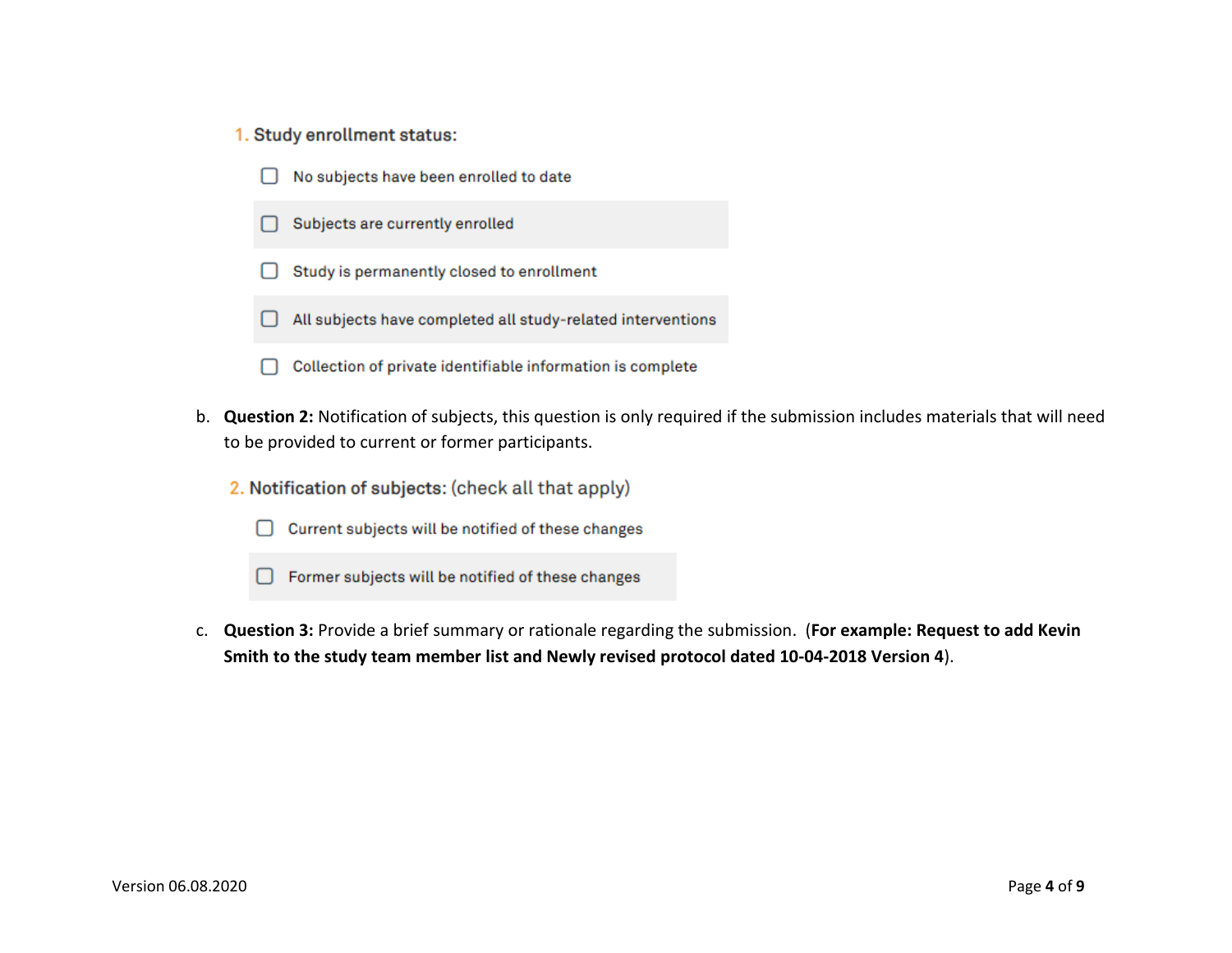$3.$  \* Please provide a brief summary and rationale for the modifications:



10. Once you have provided a response to all questions, select continue located at the top or bottom of the right side of the page.

### Continue »

- 11. NOTE: If your modification request or continuing review includes new or updated documents, upload the documents following the chart on the **final page of this guidance**.
- 12. You will then be redirected to the "Site" application where you will then make the requested modifications. (**For example: When making a change to the "Study Team" member list, you will be taken directly to the "Study Team Member" page and then you will make the requested edits**).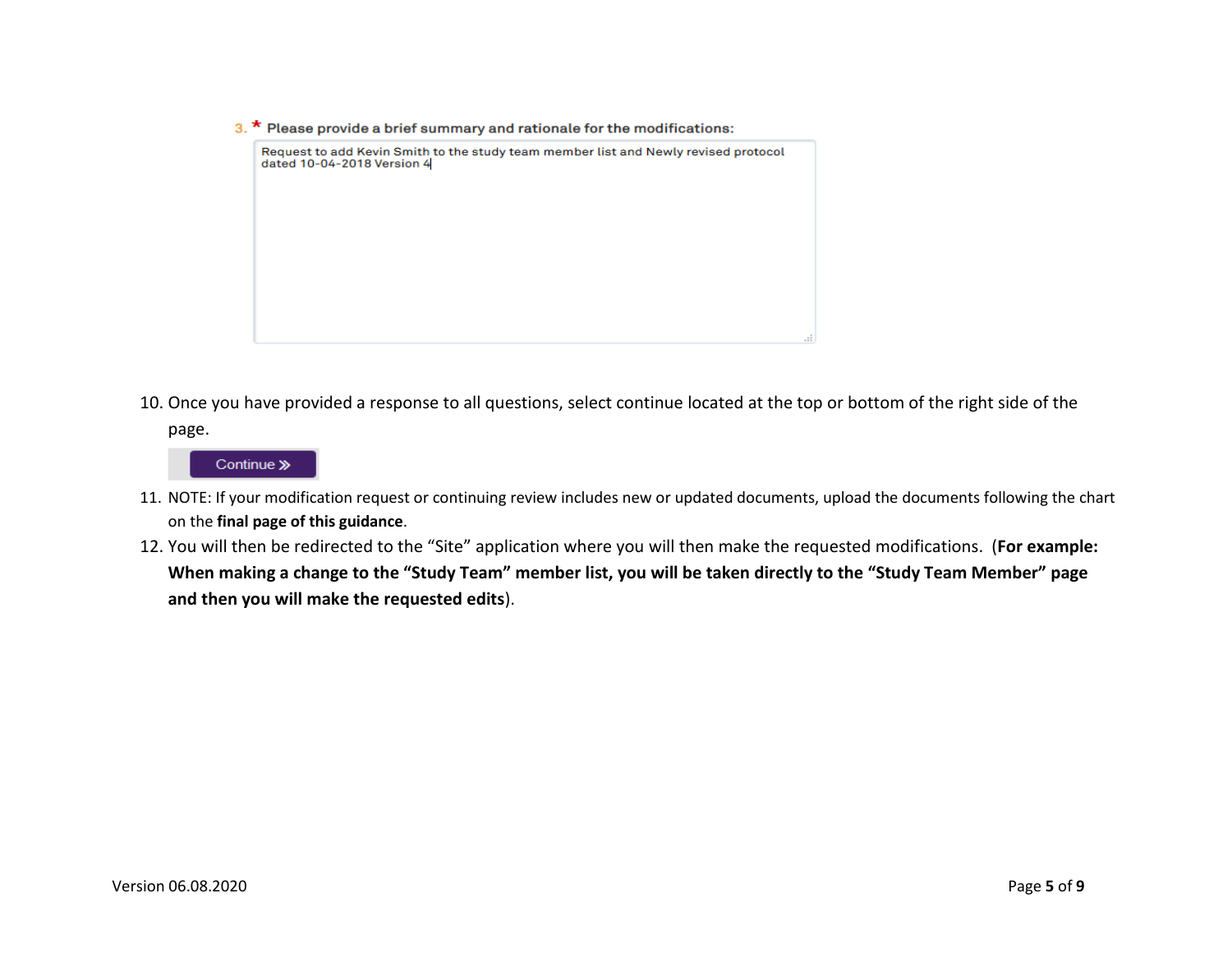| <b>NU</b> Institutional                                                               | Add Study Team Member - Mozilla Firefox |                                                                                                    |                                                       |  |  |     | □ | $\times$           |       |                |   |          |
|---------------------------------------------------------------------------------------|-----------------------------------------|----------------------------------------------------------------------------------------------------|-------------------------------------------------------|--|--|-----|---|--------------------|-------|----------------|---|----------|
| Review Board Office                                                                   |                                         | ① A https://eirbplus-test.northwestern.edu/IRB-test/sd/CommonAdministration/Choosers/Entity/C<br>圓 |                                                       |  |  |     |   |                    | 0.0.0 | $\bf\breve{~}$ | Ξ |          |
| ou Are Here: Site for External IRB Test Stu.                                          |                                         | <b>Add Study Team Member</b>                                                                       |                                                       |  |  |     |   |                    |       |                |   |          |
| <b>« Back</b>                                                                         |                                         |                                                                                                    |                                                       |  |  |     |   |                    |       |                |   |          |
|                                                                                       | 1. * Study team member: <sup>?</sup>    |                                                                                                    |                                                       |  |  |     |   |                    |       |                |   |          |
| <b>Study Team Members</b>                                                             |                                         | smith                                                                                              |                                                       |  |  |     |   |                    |       |                |   |          |
|                                                                                       | $\overline{2}$                          | □ Last First                                                                                       | Organization                                          |  |  |     |   |                    |       |                |   |          |
| 1. Internal Personnel                                                                 |                                         | Smith Alec                                                                                         | <b>Learning Sciences</b>                              |  |  |     |   |                    |       |                |   |          |
|                                                                                       |                                         | Smith Andrew                                                                                       | Shirley Ryan AbilityLab (SRA)                         |  |  |     |   |                    |       |                |   |          |
| Identify each additional person inv                                                   |                                         | Smith Angela                                                                                       | <b>Technology and Social Behavior (TSB)</b>           |  |  |     |   |                    |       |                |   |          |
|                                                                                       | 3.<br><b>Roles</b>                      | Smith Ashley                                                                                       | <b>Physical Therapy &amp; Human Movement Sciences</b> |  |  |     |   |                    |       |                |   |          |
| Add                                                                                   |                                         | Smith Bridget                                                                                      | <b>Northwestern University</b>                        |  |  |     |   |                    |       |                |   |          |
| Name                                                                                  |                                         | Smith Brigid                                                                                       | <b>Obstetrics and Gynecology</b>                      |  |  |     |   |                    |       |                |   |          |
| There are no items to display                                                         |                                         | Smith Caitlin                                                                                      | Master of Science in Education                        |  |  |     |   |                    |       |                |   |          |
|                                                                                       |                                         | Smith Carl                                                                                         | <b>American Studies</b>                               |  |  |     |   |                    |       |                |   |          |
|                                                                                       |                                         | Smith Christine Neurology                                                                          |                                                       |  |  |     |   |                    |       |                |   |          |
| 2. External Personnel                                                                 | * Required                              | Smith Devyn                                                                                        | Neurology                                             |  |  | "ОK |   | OK and Add Another |       | Cancel         |   |          |
|                                                                                       |                                         |                                                                                                    |                                                       |  |  |     |   |                    |       |                |   |          |
| Identify each external person who<br>research staff covered by an IRB At<br>approval. |                                         |                                                                                                    |                                                       |  |  |     |   |                    |       |                |   | £.<br>io |
| Add                                                                                   |                                         |                                                                                                    |                                                       |  |  |     |   |                    |       |                |   |          |
| Institution<br>Name                                                                   |                                         |                                                                                                    |                                                       |  |  |     |   |                    |       |                |   | Π        |
| There are no items to display                                                         |                                         |                                                                                                    |                                                       |  |  |     |   |                    |       |                |   |          |

- 13. If you are making an update to the "Study Team Member" list and the requested person is not listed, then they are not registered in the system and will need to go to<https://irb.northwestern.edu/eirb> and complete the "New User" steps as listed.
- 14. Once you have finished making the requested changes, you will be taken to the final page of the "Site" application, in which you will select "Finish" to continue.

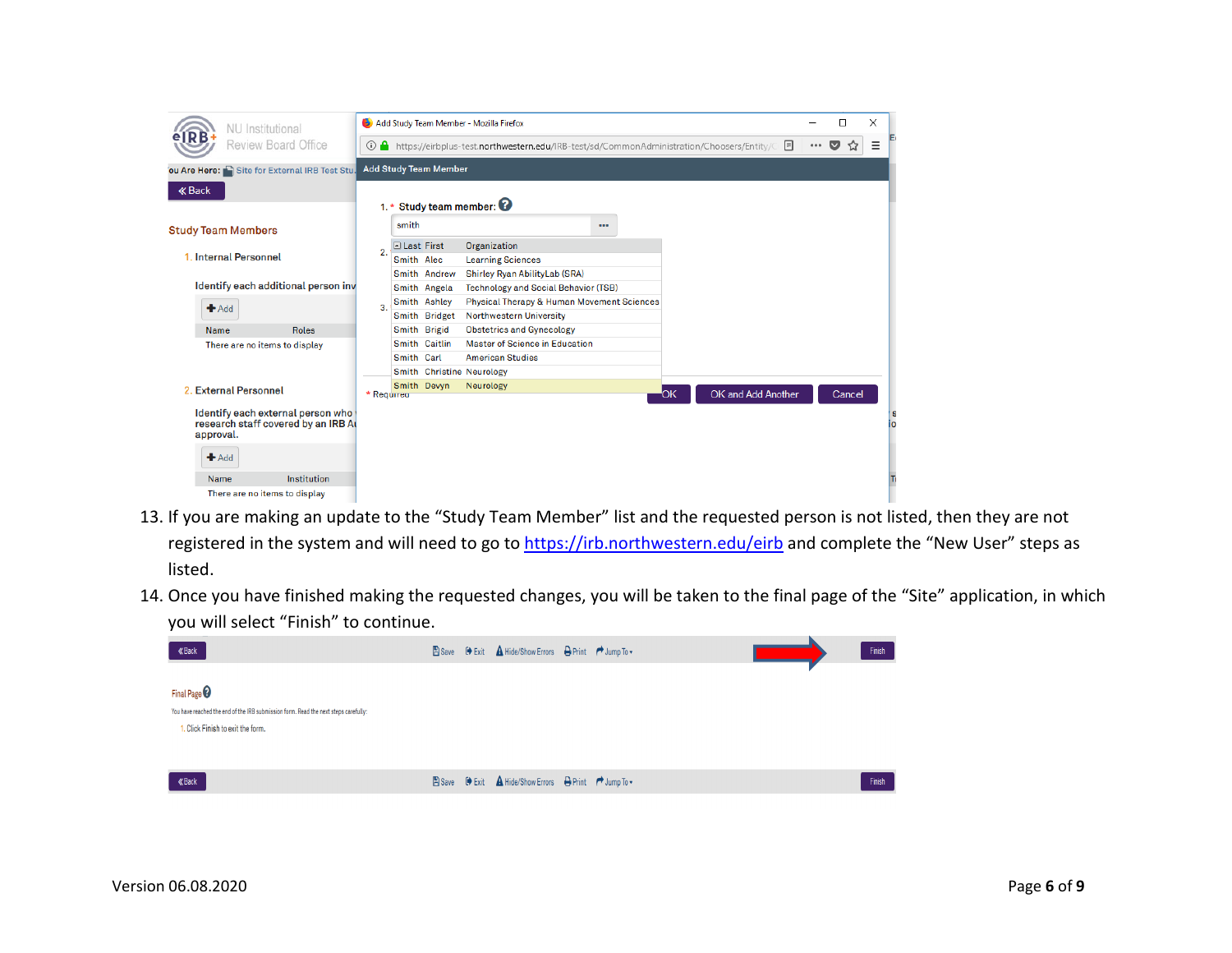

15. You will then be redirected to the main page of the modification page.

16. Select "Notify the PI to submit". **(If applicable and if you receive an error message, make sure that the RSS indicates "Completed" before notifying the PI to submit)**



17. If submitting a continuing review, navigate to the STUDY record "STU00XXXXXX"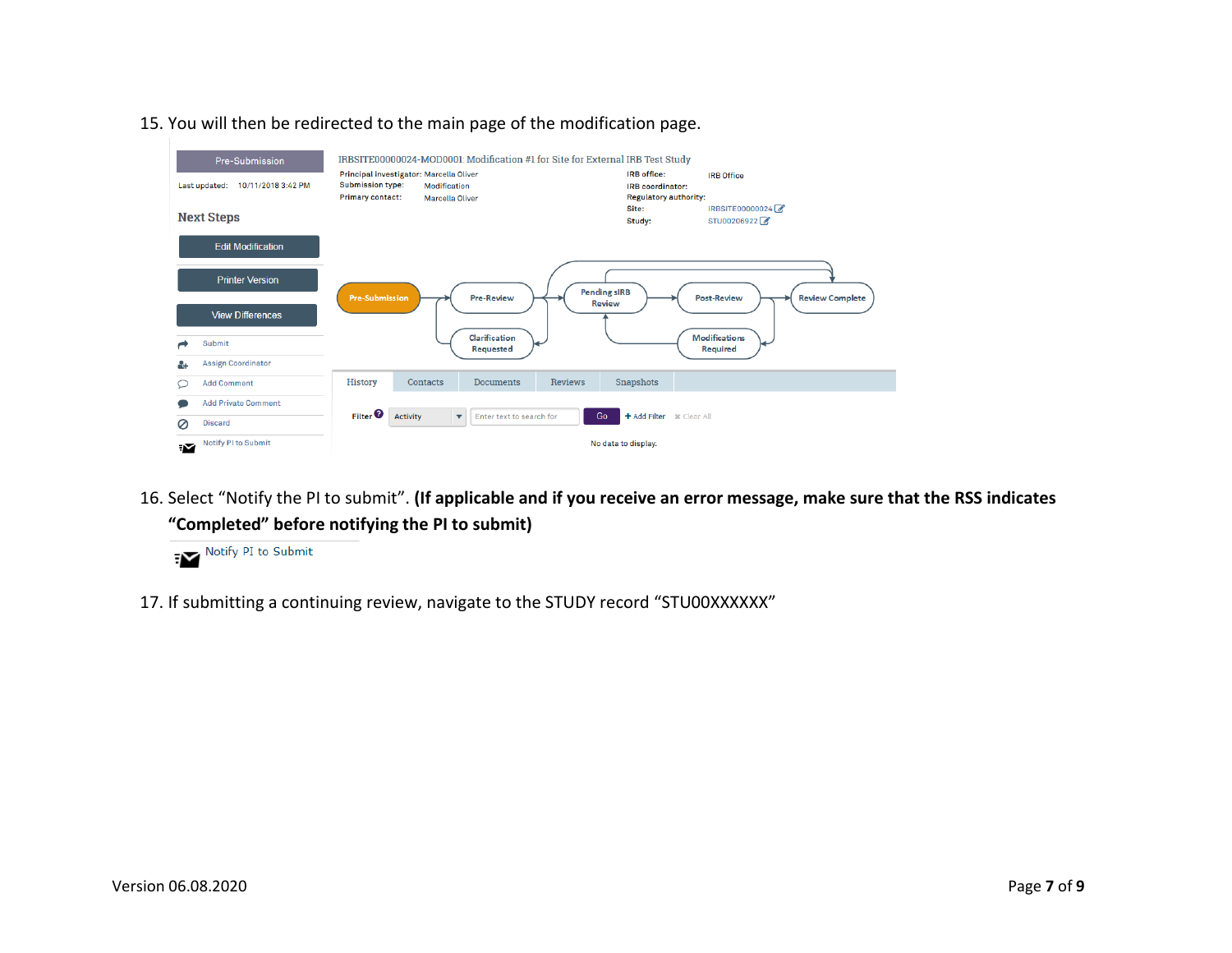

- 18. Click on "Edit Study"
- 19. Navigate to the "External IRB" page
- 20. Update the response to **Statement 6: Last day of approval period:** to the new expiration date.
- 21. Using the chart on the final page of this guide, update all applicable documents in the STUDY record
- 22. The application process is complete and an email will be sent to the PI to submit. Once the PI submits, the modification submission will be routed to the Northwestern IRB for administrative review. (**Please note submit functionality only occurs on the "Site" submission**).